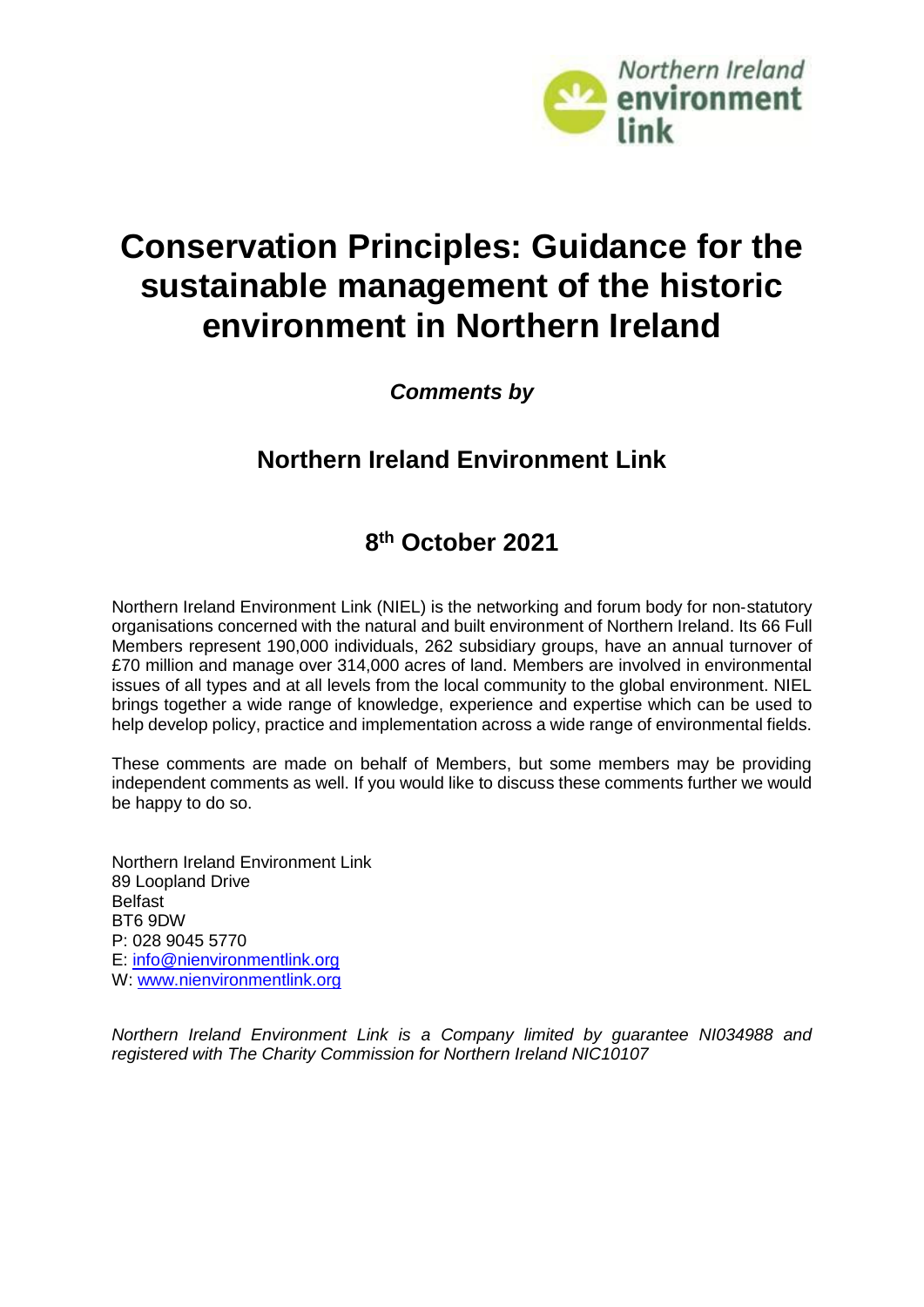

# **Introduction**

Northern Ireland Environment Link (NIEL) welcomes the opportunity to respond to this consultation. NIEL would like to endorse the detailed responses submitted by Ulster Architectural Heritage (UAH) and The Architectural Heritage Fund (AHF).

NIEL is the networking and forum body for non‐statutory organisations concerned with the natural and built environment of Northern Ireland.

NIEL engages regularly with and provides input to the Historic Environment Division of the Department for Communities. NIEL is represented on the Historic Environment Stakeholder Forum Core Group; the Culture, Arts and Heritage Taskforce; provides support to the Heritage Delivers website and previously maintained a secretariat role for the former NI Archaeology Forum and the Way Forward for Archaeology Group.

The historic environment is all around us, and it tells our story. It tells us who we have been, and therefore is a central element in who we are and who we can be. It binds us all in this small space and shapes our identity. Northern Ireland has a wide and varied heritage which ranges from archaeological remains to small cottages to large castles to extended landscapes. They are all a product of a rich and complex history that has made our towns, cities and rural areas unique and special. The features they contain are not just relics of the past, but assets that can deliver important benefits to our economy, society and the environment. But this resource is finite. We need to understand what we have, the opportunities it presents, and the need to protect it.

#### **General Comments**

We note that this document, Part 1, sets out the six key guiding Conservation Principles, and Part 2 will set out how to apply these principles. NIEL broadly welcomes and agrees with these 6 principles, but emphasise that the application (i.e. Part 2) is absolutely critical. NIEL echoes the concern raised by UAH in their consultation response that *"guidance and principles cannot replace policy"*. As mentioned within the introduction, DfC encourages landowners, developers, policy makers and decision makers (central and local government) to refer to the Conservation Principles – but this feels insufficient given the ongoing losses to the historic environment.

As discussed at length within the UAH response, NIEL would also acknowledge the unintended impact of the Review of Public Administration (RPA) upon the historic environment. By 2015, considerable expertise in development and land use planning, and across the various specialist disciplines of heritage management, was centralised within the former Department for the Environment. While the situation was certainly not perfect, the result of RPA has been to fragment the sector with responsibilities being shared between a number of Departments and the 11 local authorities.

NIEL very strongly believes that the Historic Environment Division should be appropriately staffed and resourced to act as a strategic lead for heritage. As development planning now sits with the 11 local authorities, it is important that HED can engage meaningfully with councils, providing advice and support to ensure that our finite assets are not lost through illinformed planning decisions. It is also vital that HED engage with landowners and developers to ensure that planning applications are of a high standard and give appropriate regard to heritage assets.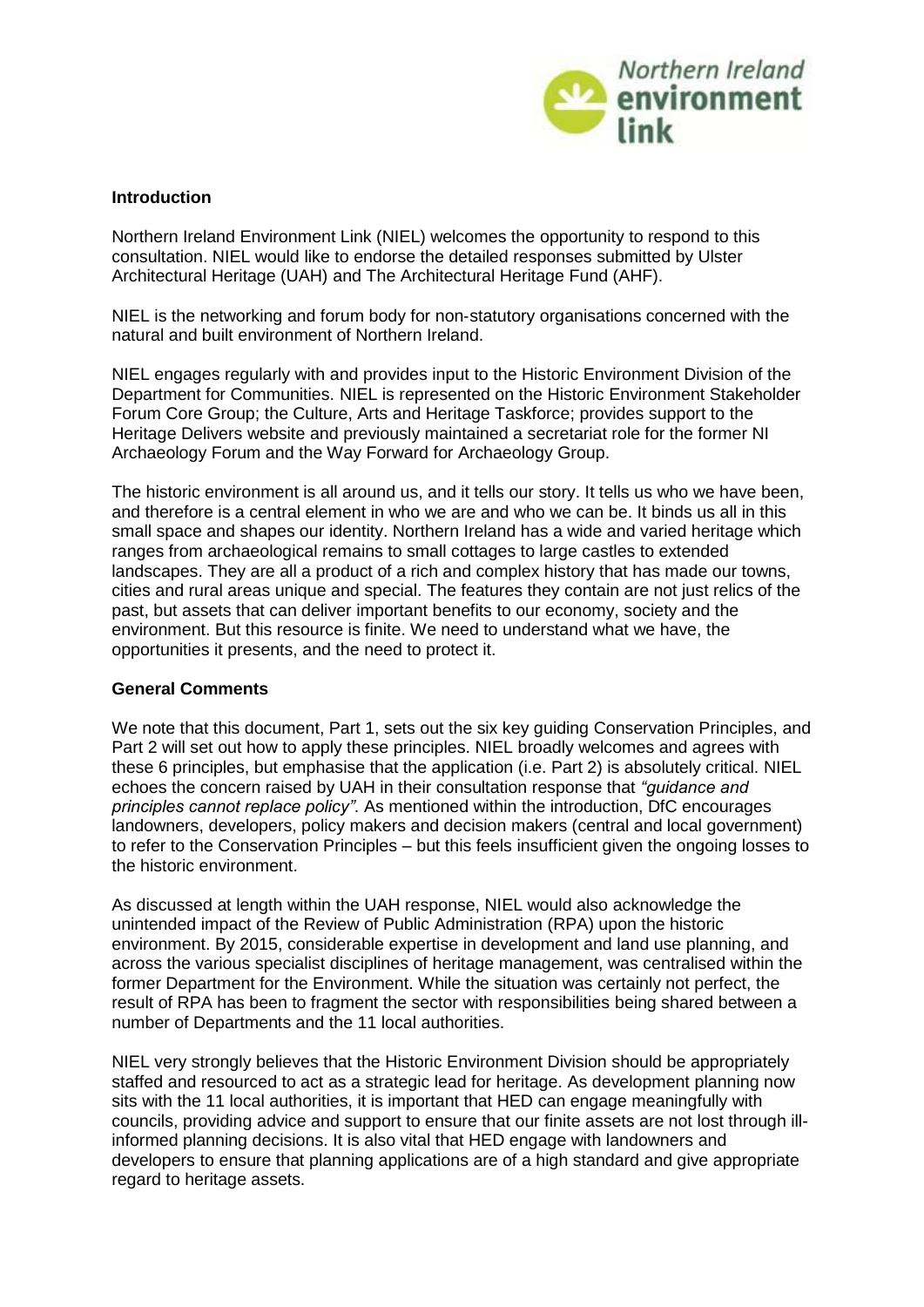

NIEL would like to see more funding made available to help support the historic environment sector which has historically been underfunded. The voluntary sector is well placed to help government meet its statutory targets, deliver crucial conservation work on the ground, provides value for money and can attract large numbers of volunteers to support their work.

A good example of the impact of this lack of resourcing is the Way Forward for Archaeology and the resulting 10 Year Archaeology Strategy. This was an in-depth process with very wide and constructive consultation, which resulted in a Strategic document which was very well received, but a lack of resourcing has resulted in limited implementation.

NIEL would also echo the points raised by AHF, in that the document has lots of strong content, but it is unlikely that it will impact upon the audiences that it needs to reach in this format. NIEL agrees with the AHF that the document would benefit from the use of illustrative examples – to celebrate heritage and also offer examples of best practice.

We also note that the back page of this document could include more contact information to help filter through queries to the relevant team within HED – as appears on the DfC [website.](https://www.communities-ni.gov.uk/contacts/historic-environment-contacts)

Overall, NIEL broadly agrees with the six principles outlined within the conservation document. Our specific comments appear below:

# **1. The historic environment is of value to us all**

1.4 – We feel that the wording of this section following on from *"…regardless of ownership."* is slightly confusing. International legislation should be legally binding. We suggest replacing 'The use of' with *"Compliance with…"* or *"Appropriate regard to…"* .

1.5 – *"Advice and assistance should be available"* should read as *"Advice and assistance is available from the Historic Environment Division of the Department for Communities."* The current wording may be interpreted in such a way as to indicate that this is currently under development/not currently available.

#### **2. Everyone should be able to participate in sustaining the historic environment**

No further comment.

# **3. Understanding the significance of heritage assets is vital**

3.1 – We agree with UAH that this section should include "Industrial Heritage" and emphasise the significance of cumulative loss.

### **4. Heritage assets shall be managed to sustain their significance**

4.1 – This section should include a reference to *"deliberate or accidental damage"*.

4.4 – We support the AHF suggestion of including a reference to *"minimum intervention and maximum retention"* as the default position when considering work on a heritage asset.

#### **5. Decisions about change shall be reasonable, transparent and consistent**

NIEL welcomes the substance of this principle, but would like to see more specific reference here to a commitment to the principles of openness, transparency and accountability. As